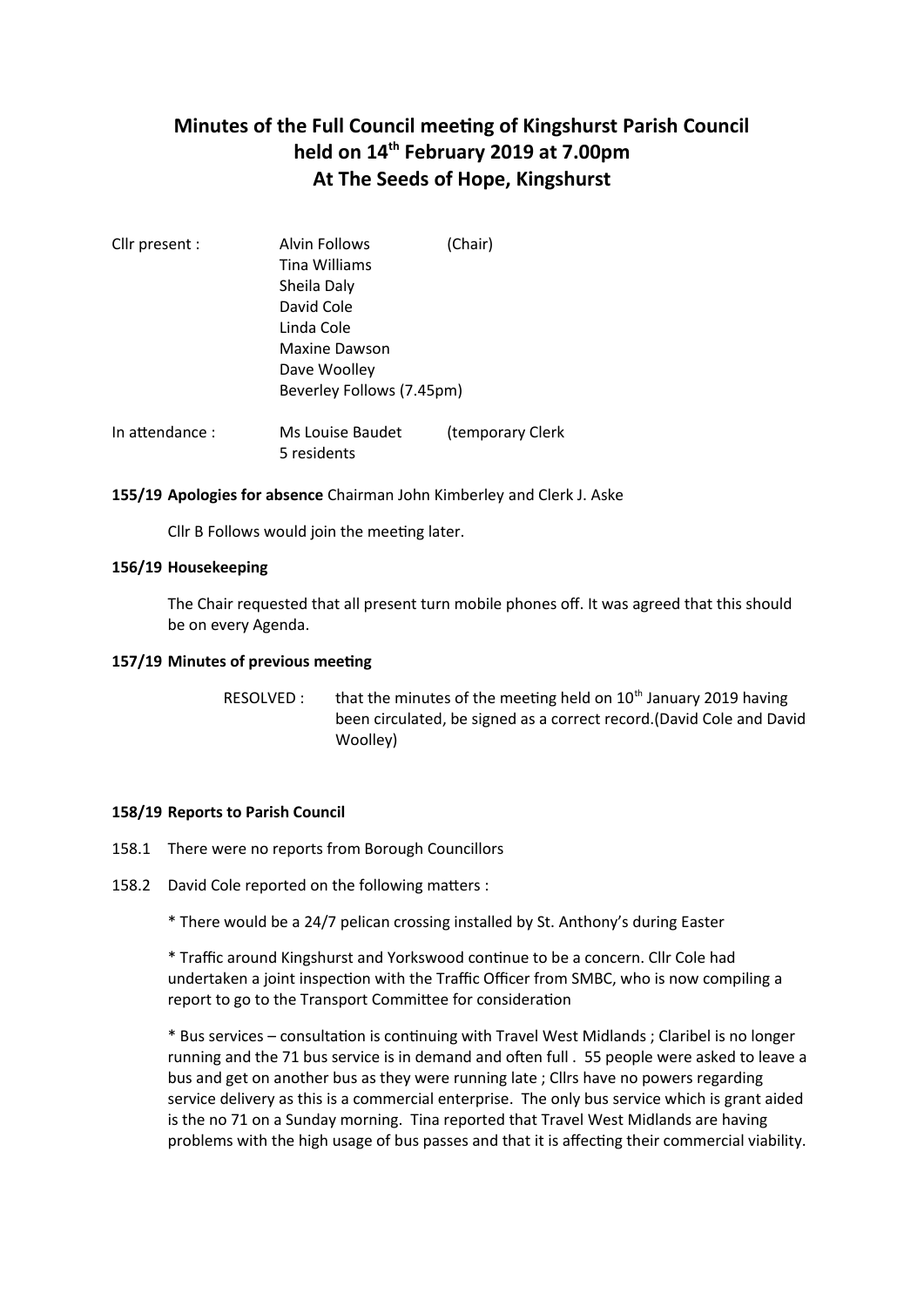\* The St Anthony's Easter celebration is continuing. Cllr David Cole has been in touch with organisations and they will hold a meeting with everyone involved to ensure that the event is well planned and managed.

\* Ongoing parking problems in Oakthorpe Drive have been reported. Cllr David Cole has visited the site weekly, as have the Church representatives and also the Police who have visited and issued parking tickets to the church users as well as residents.

\* Litter picking work is continuing by volunteers who are asking where the litter can be deposited, particularly following the recent incident when it was set on fire. Love Solihull had recommended a place however it had not been secure ; Councillors discussed more secure places in the area.

\* The redevelopment of Kingshurst Parade has been approved by Cabinet and will now go to public consultation. Consultation events will be held at Kingshurst Library on 25<sup>th</sup> February (2pm to 5pm) and Thursday  $7<sup>th</sup>$  March (4pm to 8pm). The local schools would be requested to put details about the consultation on their website and it will go on the Parish Council website, as well as SMBC website.

\* Sheila highlighted the need for a zebra crossing by Fordbridge Road into the park ; Cllr David Cole stated that this was not on the list of planned crossings for the next 2 years, however an application could be submitted. Councillors and residents highlighted how dangerous the stretch of road is and the speed of cars. Cllr Cole stated he could request for it to go on the list for the future. Those present discussed and agreed that a 'slow' sign would also help and Cllr D Cole agreed to request this.

\* Debbie Evans had contacted him regarding letters sent to the Parish Council in September to which no response had been received ; he had requested that the Chair of the Parish Council look into this.

\* Access to Babbs Mill – residents will be able to walk through new estate from Larkmeadow Road from 1<sup>st</sup> March 2019.

\* SMBC will be undertaking some major roadworks on the South bound carriageway of the A452 from 15<sup>th</sup> February 2019 for a period of 8 to 12 weeks. One of the carriageways will be closed and there is likely to be some traffic chaos in the locality.

#### **159/19 Public participation**

- 159.1 David Hinsley informed the meeting that the Cabinet meeting discussing the redevelopment of Kingshurst could be watched on the SMBC website. He also made reference to Appendix 1, pages 26 to 30 which would be of interest to the Parish Council. He went on to say that from the plans it appeared that the shops would move to where the old Library is situated and the road will be moved further North. The shopping area will be where the Co-op is located, along with a new Health Centre, Council Offices, Library etc….
- 159.2 A resident asked why the swings had been removed from Babbs Mill Park ; Councillors were not aware that they had and requested that the Clerk look into this.
- 159.3 David Hinsley made reference to his recent attendance at the regional meeting of the National Allotment Association. He reported that Warwick Council, Rugby Council as well as other neighbouring Councils were supporting the development of self-managed Allotment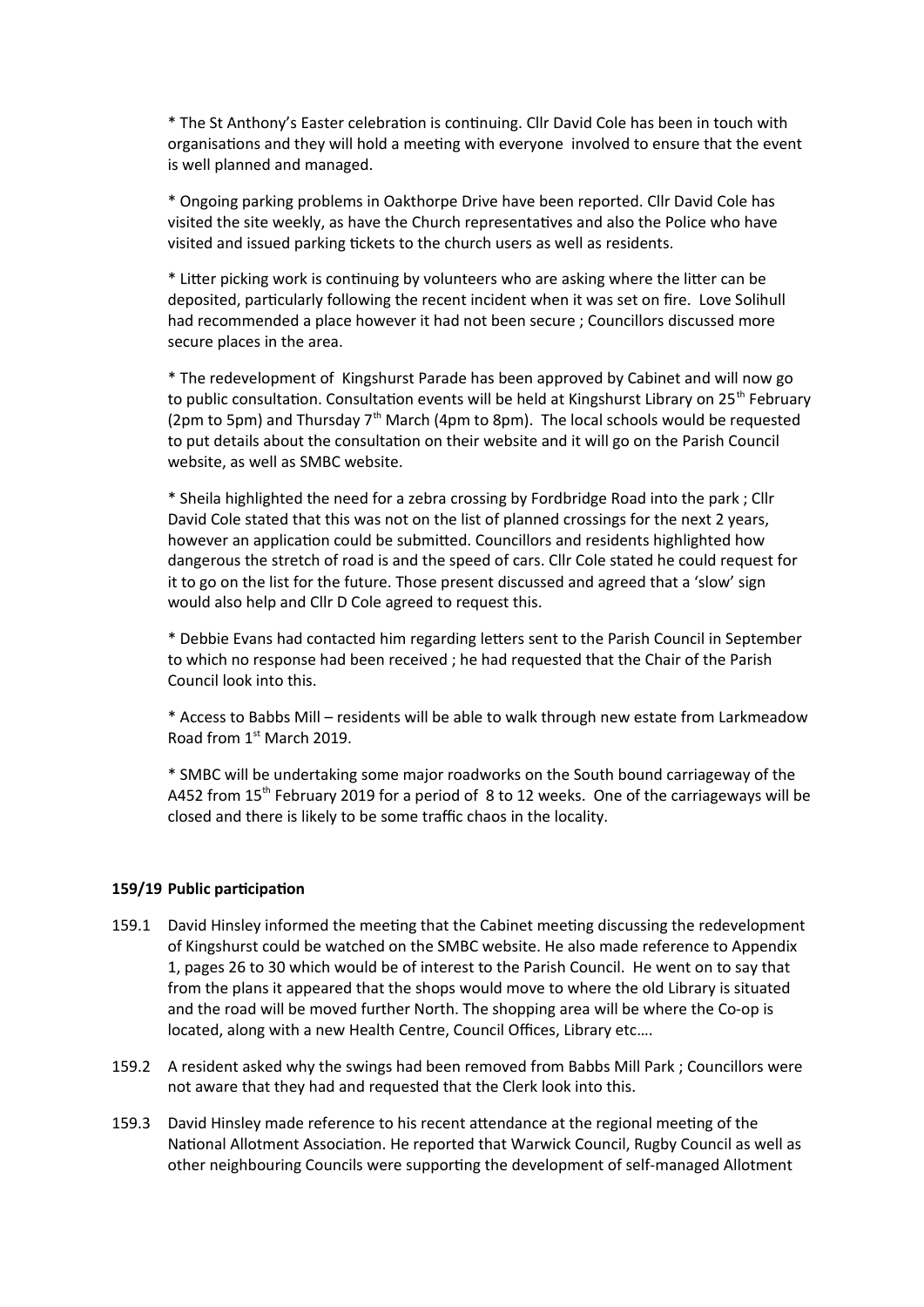sites. The initiative gives Allotment holders assistance to set themselves up with a formal constitution, bank account etc.. and hands over the running of the Allotments on seven year leases ; the groups would be self-sufficient in terms of funding and would have to raise any funding they require. It was requested that the Clerk put this on the Agenda for the next Allotments meeting and David Hinsley would forward further information to the Clerk.

159.4 A resident expressed her dissatisfaction that residents at The Parade had not been made aware that new Plans had been done and queried why. The Chair suspected that it was because the additional dwellings needed to be included for SMBC to get the funding to get the Redevelopment started. The lack of consultation with residents was of concern, as was the existing living accommodation which had damp etc… The type of accommodation being built in the redevelopment was discussed and Cllr Cole highlighted that there was a high demand for single bedroom accommodation.

Public participation closed.

# **160/19 Report of Finance Committee**

- 160.1 Cheques for payment RESOLVED : that the cheques for payment be approved as presented.
- 160.2 Consideration of s137 donation to a Defribillator Committee for Meriden Park. Costs had been provided however s137 money can only be used for the benefit of the majority of the parish. This meant the Parish Council had no power to contribute towards the cost of the Defribillator. Action : Clerk to write and inform Sarah Evans accordingly.
- 160.3 Parish Council magazine this was discussed and the Committee felt it was expensive and Councillors did not feel that they would have enough editorial to include in the magazine. The Parish Council did not approve. A resident asked if the Parish Council could produce one themselves and it was noted that there used to be one produced by the Colebridge Trust but they found it difficult to sell advertising. RESOLVED : that the Parish Council do not wish to produce a magazine through an external publisher.

Councillors agreed to produce their own newsletter and put it on the website ; it was commented that not all residents would look at the website or were aware of it. The Chair requested that the Clerk obtain website visitor statistics to ascertain how many residents look at it.

160.4 Parish donation – the Parish Council agreed to support donations Macmillan, Cancer Support and Marie Curie of £100 each as recommended by the Finance Committee. RESOLVED : that this be approved by the Parish Council

## **161/19 Retirement Gift**

Information about the proposed retirement gift for Cllr Mulready to be emailed to Councillors by the Clerk or posted out to those not on email. Beverley stated the items costed about £30 each.

## **162/19 Reports from KPC Events Working Party**

Cllr Linda Cole reported that the Working Party had discussed holding an event at the Pavilions which would be a Fun Day followed by a Disco/Dance in the evening. It was agreed to try and book a date in June at the Pavilions.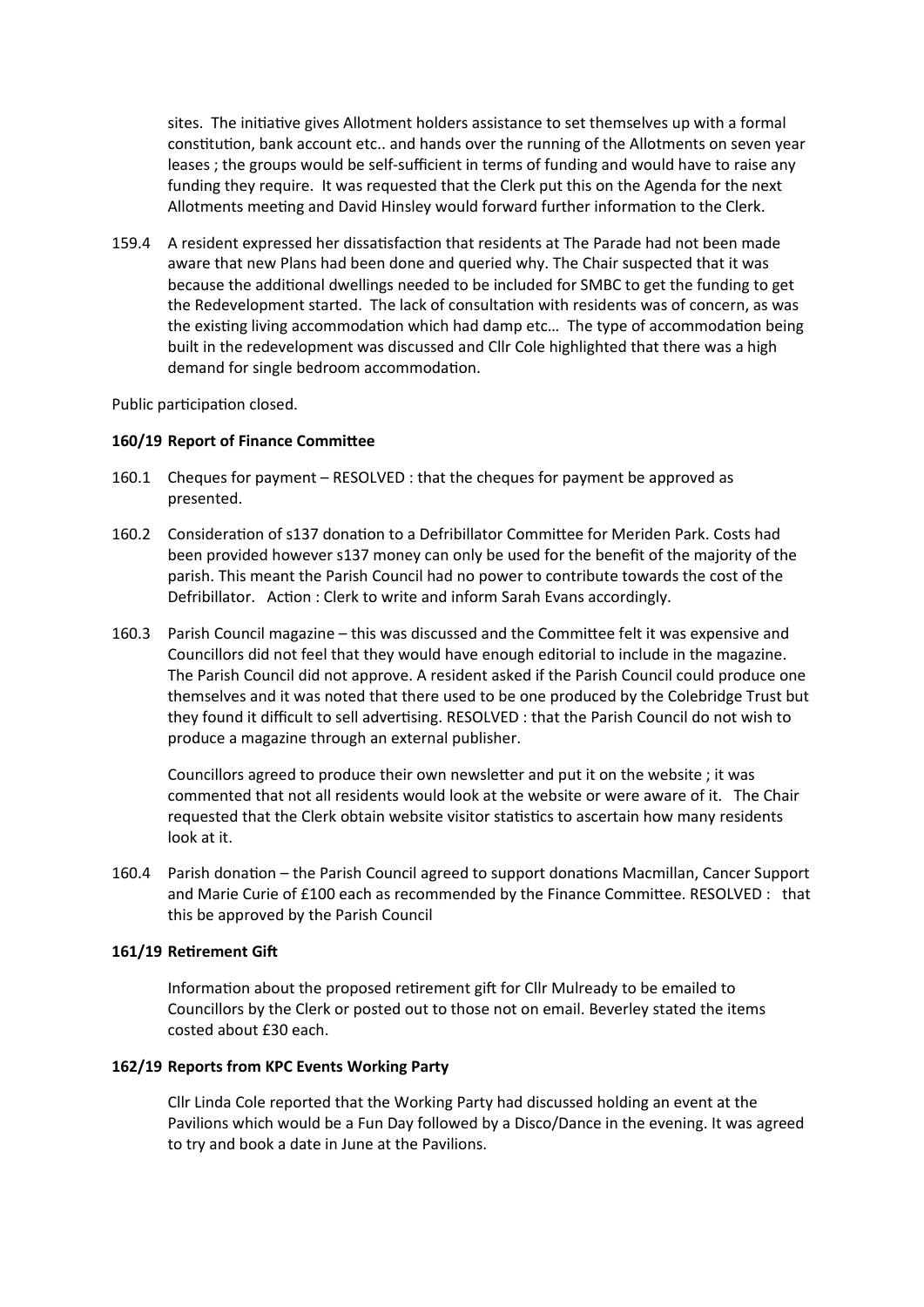#### **163/19 Allotments Committee**

This had not met due to the meeting not being quorate.

## **164/19 Plastic Free initiative**

The Chair opened public participation. Information about Plastic Free ; Surfers against Sewerage was given to Councillors. The concept behind the initiative being that there is an undertaking by schools and local businesses to reduce the amount of plastic they use. For example schools reducing the amount of milk cartons these use and to encourage businesses to reduce their plastic usage. There is a nationally recognised Award to those involved for their commitment to the initiative. Kingshurst PC would be the first Parish Council to be awarded this if it went ahead. Cllr David Cole reflected on the successful litterpicking initiative and went on to say that all the schools were in agreement as well as some local businesses, however there needed to be a formal lead on the initiative. Marcus would take the lead on this on behalf of the Parish Council. Councillor Cole reported that Solihull was at the forefront of initiatives to reduce the amount of plastic being used. Councillors discussed generally about the increase of plastic usage in society.

RESOLVED : that the Parish Council support this initiative and that the appropriate paperwork be completed and submitted. Would like to be lead 'Champions'

A residents' daughter had produced a story at school about a turtle with a straw in its nose which had recently been in the media. The parent agreed to ask the school if this could be reproduced on the Parish Council website ; the parent agreed to forward the story to the Clerk via email.

Marcus Brain went on to highlight the Great British Spring Clean on 13.4.19 and requested that Parish Council participate.

A resident asked if the plastic pots from the Allotments could be recycled, but they won't recycle as wrong type of plastic. Put in black bin and they will go to landfill.

Marcus – reported that the Yorkswood Residents Association meeting are pursuing the emptying of the bins as they are not being emptied.

Public participation closed.

# **165/19 Planning**

There were no planning matters discussed.

#### **166/19 Information items**

Councillors had received emails and information items prior to the meeting – no discussion

#### **167/19 Councillors reports and items for future agendas**

167.1 Airport meeting – Cllr Maxine Dawson had attended a meeting at Birmingham Airport and reported that they had appointed a new CEO, Nick Barton who is very optimistic for the future of Birmingham Airport. She went on to say there were lots of job opportunities and lots of new businesses and facilities are being opened there. The Disability Assistance for travellers is taking longer than they would like but they are addressing this. Changes to runways 15 and 33 have been altered and planes are flying higher on a slightly different